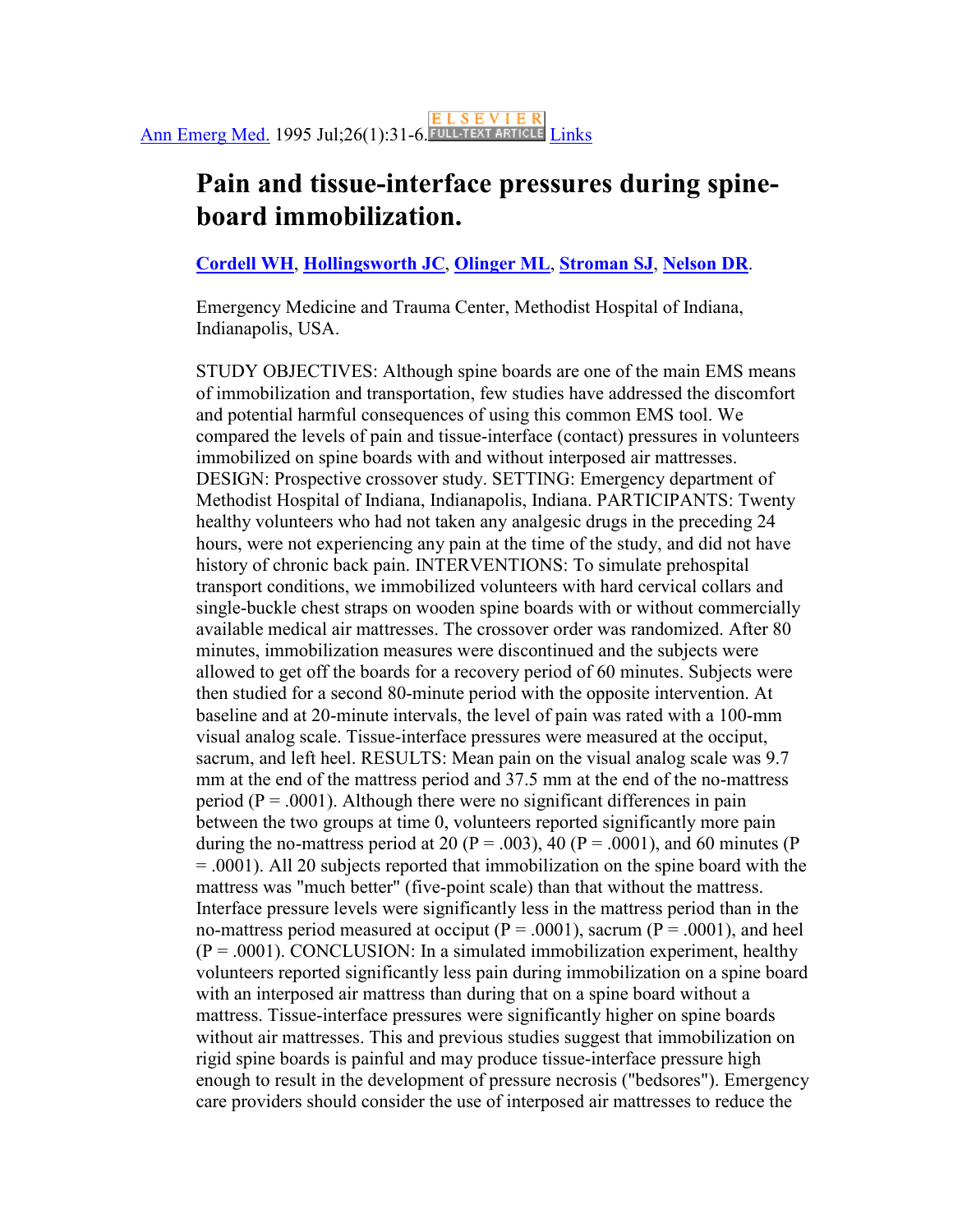pain and potential tissue injury associated with immobilization on rigid spine boards.

Acad Emerg Med. 1995 Aug; 2(8): 725-8. Links

## **Padded vs unpadded spine board for cervical spine immobilization.**

**Walton R**, **DeSalvo JF**, **Ernst AA**, **Shahane A**.

Department of Medicine, Louisiana State University, New Orleans, USA.

OBJECTIVES: To determine whether padding the long spine board improves patient comfort, affects cervical spine (c-spine) immobilization, or increases sacral transcutaneous O2 tension. METHODS: A prospective randomized, controlled crossover study of healthy volunteers was conducted over a two-week period. Participants included 30 volunteers with no previous history of c-spine injury or disease. The subjects were randomized to either padded or unpadded long spine board immobilization with serial measurements of discomfort (using a visual analog scale) and transcutaneous tissue O2 tension obtained at zero and 30 minutes. Measurements of ability to flex, extend, rotate, and laterally bend the cspine were made using a goniometer. The subjects then returned a minimum of three days later to complete the opposite half of the study (padded vs unpadded boards). RESULTS: Subject discomfort was significantly reduced in the padded group compared with the unpadded group ( $p = 0.024$ ). There was no significant difference in flexion ( $p = 0.410$ ), extension ( $p = 0.231$ ), rotation ( $p = 0.891$ ), or lateral bending ( $p = 0.230$ ) for the two groups. There was no significant difference in the actual drop in sacral transcutaneous O2 tension from time zero to 30 minutes for the padded and the unpadded groups (mean drop  $= 14.8\% +1.17.5\%$ vs  $12.2\% +16.8\%$ , respectively;  $p = 0.906$ ). CONCLUSION: Adding closedcell foam padding to a long spine board significantly improves comfort without compromising c-spine immobilization. Sacral tissue oxygenation does not appear affected by such padding for healthy volunteers.

Cochrane Database Syst Rev. 2008 Oct 8;(4):CD001735. Supersection Cochrane Links

# **Support surfaces for pressure ulcer prevention.**

FULL TEXT AVAILABLE ONLINE

## **McInnes E**, **Bell-Syer SE**, **Dumville JC**, **Legood R**, **Cullum !A**.

BACKGROUND: Pressure ulcers (also known as bedsores, pressure sores, decubitus ulcers) are areas of localised damage to the skin and underlying tissue due to pressure, shear or friction. They are common in the elderly and immobile and costly in financial and human terms. Pressure-relieving beds, mattresses and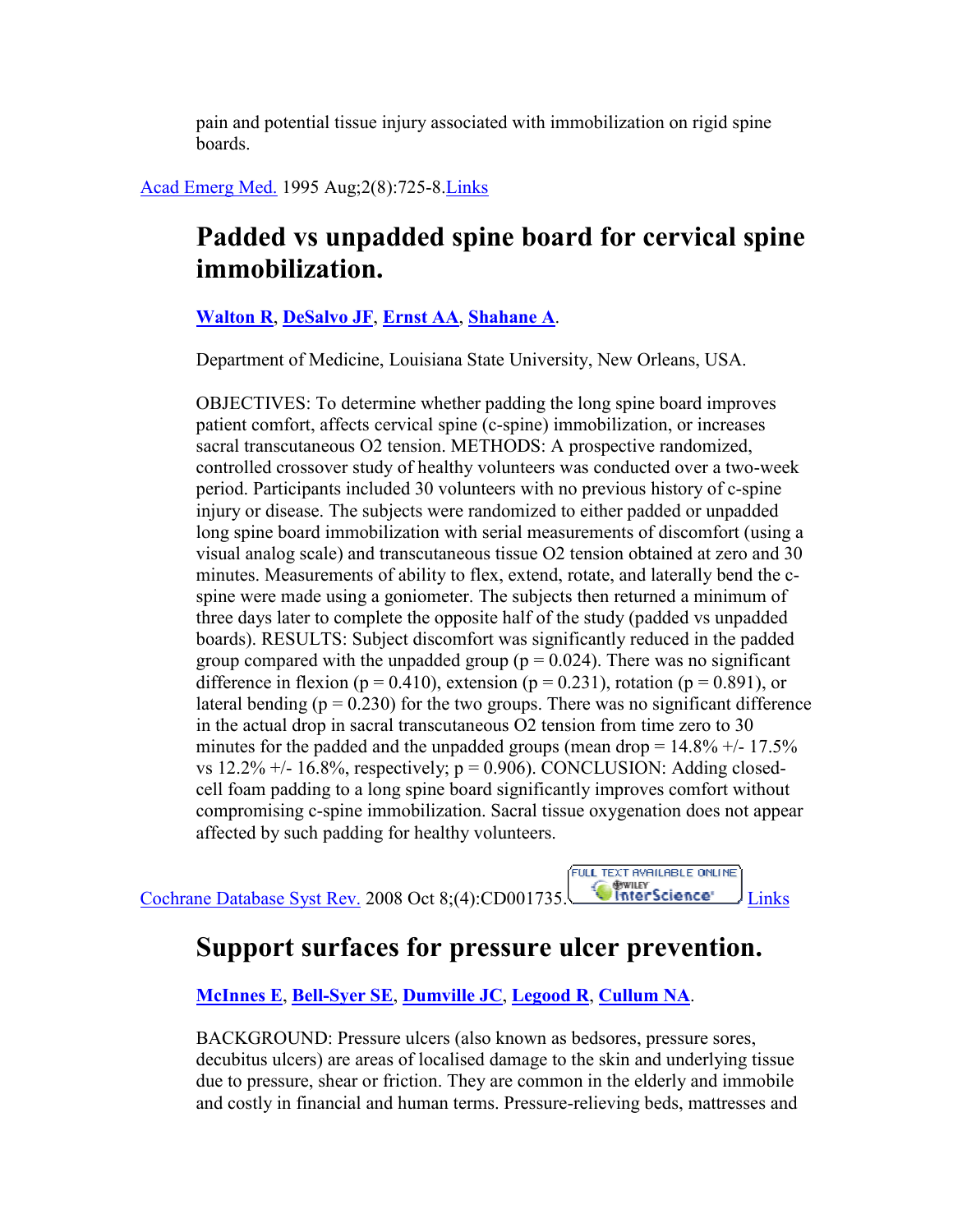seat cushions are widely used as aids to prevention in both institutional and noninstitutional settings. OBJECTIVES: This systematic review seeks to answer the following questions:(1) to what extent do pressure-relieving cushions, beds, mattress overlays and mattress replacements reduce the incidence of pressure ulcers compared with standard support surfaces?(2) how effective are different pressure-relieving surfaces in preventing pressure ulcers, compared to one another? SEARCH STRATEGY: For this second update the Cochrane Wounds Group Specialised Register was searched (28/2/08), The Cochrane Central Register of Controlled Trials (CENTRAL)(2008 Issue 1), Ovid MEDLINE (1950 to February Week 3 2008), Ovid EMBASE (1980 to 2008 Week 08) and Ovid CINAHL (1982 to February Week 3 2008). The reference sections of included studies were searched for further trials. SELECTION CRITERIA: Randomised controlled trials (RCTs), published or unpublished, which assessed the effectiveness of beds, mattresses, mattress overlays, and seating cushions for the prevention of pressure ulcers, in any patient group, in any setting. Study selection was undertaken by at least two authors independently with a third author resolving uncertainty. RCTs were eligible for inclusion if they reported an objective, clinical outcome measure such as incidence and severity of new of pressure ulcers developed. Studies which only reported proxy outcome measures such as interface pressure were excluded. DATA COLLECTION AND ANALYSIS: Trial data were extracted by one researcher and checked by a second. The results from each study are presented as relative risk for dichotomous variables. Where deemed appropriate, similar studies were pooled in a meta analysis. MAIN RESULTS: For this second update 11 trials met the inclusion criteria bringing the total number of RCTs included in the review to 52.Foam alternatives to the standard hospital foam mattress can reduce the incidence of pressure ulcers in people at risk. The relative merits of alternating and constant low pressure devices are unclear. There is one high quality trial comparing the different alternating pressure devices for pressure ulcer prevention which suggests that alternating pressure mattresses may be more cost effective than alternating pressure overlays. Pressure-relieving overlays on the operating table have been shown to reduce postoperative pressure ulcer incidence, although two studies indicated that foam overlays resulted in adverse skin changes. Two trials indicated that Australian standard medical sheepskins prevented pressure ulcers. There is insufficient evidence to draw conclusions on the value of seat cushions, limb protectors and various constant low pressure devices as pressure ulcer prevention strategies.A study of Accident & Emergency trolley overlays did not identify a reduction in pressure ulcer incidence. There are tentative indications that foot waffle heel elevators, a particular low air loss hydrotherapy mattress and two types of operating theatre overlays are harmful. AUTHORS' CONCLUSIONS: In people at high risk of pressure ulcer development higher specification foam mattresses rather than standard hospital foam mattresses should be used. The relative merits of higher-tech constant low pressure and alternating pressure for prevention are unclear but alternating pressure mattresses may be more cost effective than alternating pressure overlays. Medical grade sheepskins are associated with a decrease in pressure ulcer development. Organisations might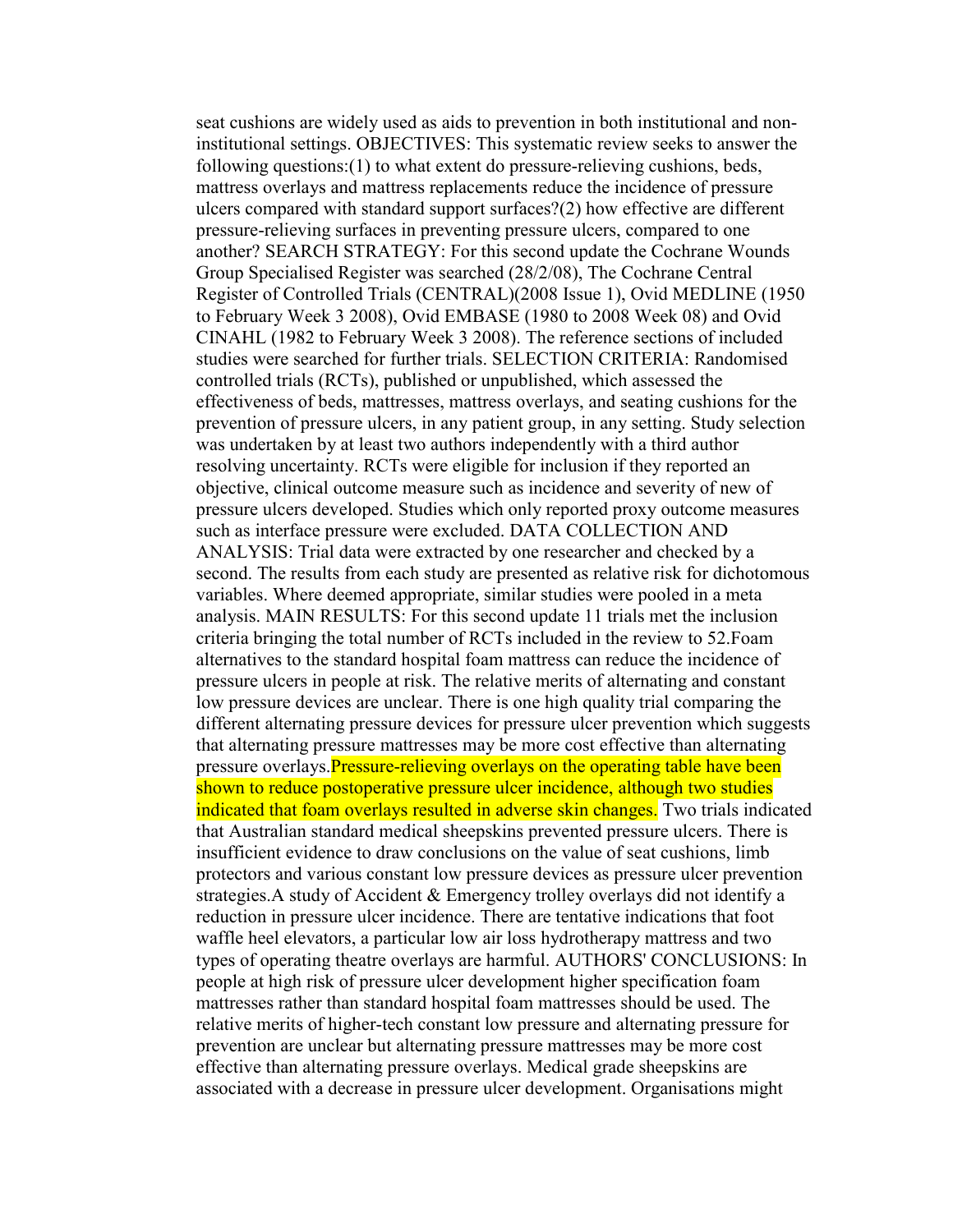consider the use of some forms of pressure relief for high risk patients in the operating theatre. Seat cushions and overlays designed for use in Accident & Emergency settings have not been adequately evaluated.

### Prehosp Emerg Care. 1998 Apr-Jun;2(2):112-6.Links

## **The effects of neutral positioning with and without padding on spinal immobilization of healthy subjects.**

#### **Lerner EB**, **Billittier AJ 4th**, **Moscati RM**.

Department of Emergency Medicine, School of Medicine and Biomedical Sciences, State University of New York at Buffalo 14215, USA. lerner@acsu.buffalo.edu

OBJECTIVES: To compare the incidences and severities of pain experienced by healthy volunteers undergoing spinal immobilization in the neutral position with and without occipital padding. To compare the incidence of pain when immobilized in the neutral position with the incidence in a nonneutral position. METHODS: Thirty-nine healthy volunteers over the age of 18 years who had no acute pain or illness, were not pregnant, and had no history of back problems or surgery voluntarily participated in a prospective, randomized, crossover study conducted in a clinical laboratory setting. Appropriately sized rigid cervical collars were applied to the subjects, who were then immobilized on wooden backboards with their cervical spines maintained in the neutral position using towels (padded) or plywood (unpadded) under their occiputs. The subjects were secured to the board with straps, soft head blocks, and tape for 15 minutes to simulate a typical ambulance transport time. The straps, head blocks, and tape were removed, and the subjects remained on the board for an additional 45 minutes to simulate a typical emergency department experience. The subjects were then asked to identify the location(s) of any pain on anterior and posterior body outlines and to indicate the corresponding severity of pain on a 10-cm visual analog scale. The subjects were also asked questions about movement, respiratory symptoms, and strap discomfort in an attempt to distract them from the true focus of the study (i.e., pain). A similar survey was given to each participant to complete 24 hours later. The same subjects were immobilized with the alternate occipital material a minimum of two weeks later utilizing the same procedure. They again completed both surveys. RESULTS: Pain was reported by 76.9% of the subjects following removal from the backboard for the unpadded trial and 69.2% of the subjects following the padded trial ( $p < 0.45$ ). Twenty-three percent (23.1%) of the subjects reported neck pain after the unpadded trial, while 38.5% reported neck pain after the padded trial ( $p < 0.07$ ). Occipital pain was reported by 35.9% in the unpadded trial and 25.6% in the padded trial ( $p < 0.29$ ). Twenty-four hours later, pain was reported by 17.9% of the subjects following the unpadded